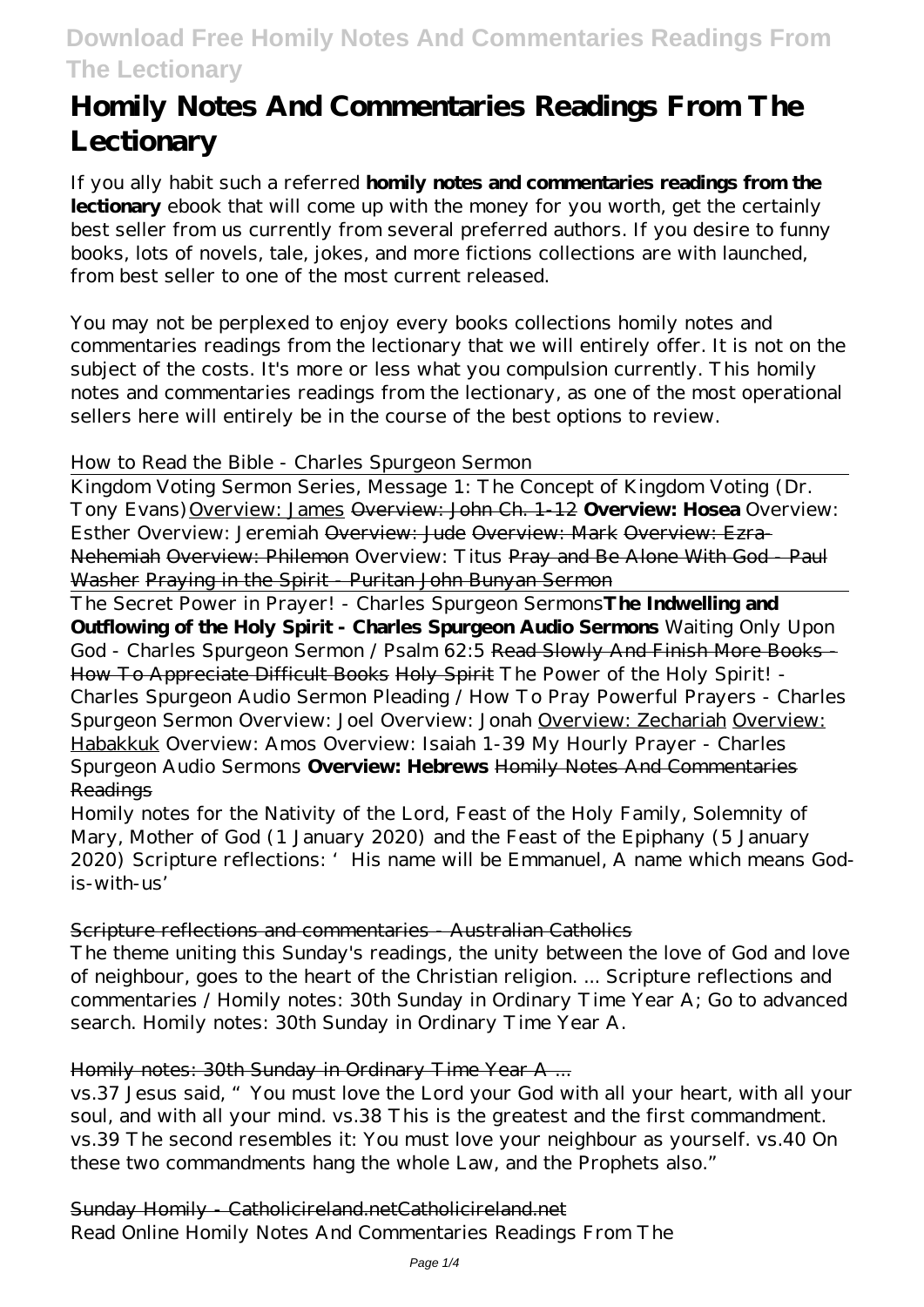# **Download Free Homily Notes And Commentaries Readings From The Lectionary**

LectionaryOrdinary Time Year A ... Sunday Homily 28 Sun ordinary time-Year A – 11-10-2020-Gospel reading: Matthew 22:1-14. vs.1 At that time Jesus

### Homily Notes And Commentaries Readings From The Lectionary

Homily Notes and Commentaries Readings from the Lectionary for Mass (Weekdays, Year I) Fortnight for Freedom 2015. 1. Homily Notes and Commentaries. Readings from the. Lectionary for Mass (Weekdays, Year I) Fortnight for Freedom 2015. United States Conference of Catholic Bishops. Monday, June 22, 2015. Monday of the 12thWeek of Ordinary Time / Optional Memorial of St. John Fisher and St. Thomas More(based on the optional readings from the Proper of Saints)

### Homily Notes and Commentaries Readings from the Lectionary ...

(Wisdom 3:1-9; Psalm 25; Romans 5:5-11 or Romans 6:3-9; or any readings taken from the Masses for the Dead) KEY VERSE: "Everything that the Father gives me will come to me, and I will not reject anyone who comes to me" (v.37). TO KNOW: Jesus came into the world to reveal God's reign, yet some refused to believe in him. They did not understand that he was the fullness of God's revelation and the source of eternal salvation.

### Commentaries on the Daily Gospel of the Mass - TOGETHER ...

HOMILY FOR THE THIRTIETH SUNDAY IN ORDINARY TIME YEAR A. HOMILY THEME: LOVE IS A COMMAND. BY: Fr. Mike Lagrimas. HOMILY: Mt. 22:34-40 The Apostle John was the only apostle who did not die as a martyr. He was exiled to the island of Patmos and died of old age. It was there that he wrote the fourth Gospel and the Book of Revelation.

# HOMILY FOR THE 30TH SUNDAY IN ORDINARY TIME YEAR A (3 ...

Fr. Cantalamessa's commentaries on Sunday's Readings. " When the Fullness of Time Had Come God Sent His Son Born of a Woman". - 3rd Advent Sermon (B)2008. " Called by God to Communicate With his Son Jesus Christ" - Second Advent Sermon (B) 2008. " St. Paul: Model of True Christian Conversion" - First Advent Sermon (B) 2008.

### Fr. Cantalamessa's commentaries on Sunday's Readings

The Sunday Readings (NRSV, for inclusive language); plus sample homily ideas adapted from various sources. If you have additional comments that can help our readers, please use the "LEAVE A REPLY" panel, which often offers insightful supplements to what we have posted in the main text.All contributions welcome! Fr Pat Rogers cp, Mount Argus, Dublin.

# Sunday Homily Resources Post List. Association of Catholic ...

On many weekdays we offer two approaches to a homily. One is usually based on the first Reading, with sometimes a link to the main idea in the Gospel. The second approach will be drawn from that day's Gospel. These are loosely based on notes made available by Fr. Martin Hogan p.p. Fr Pat Rogers cp, Mount Argus, Dublin.

# Weekdays Homily Resources Post List. Association of ...

Homily Notes And Commentaries Readings From The Lectionary Author: v1docs.bespokify.com-2020-10-21T00:00:00+00:01 Subject: Homily Notes And Commentaries Readings From The Lectionary Keywords: homily, notes, and,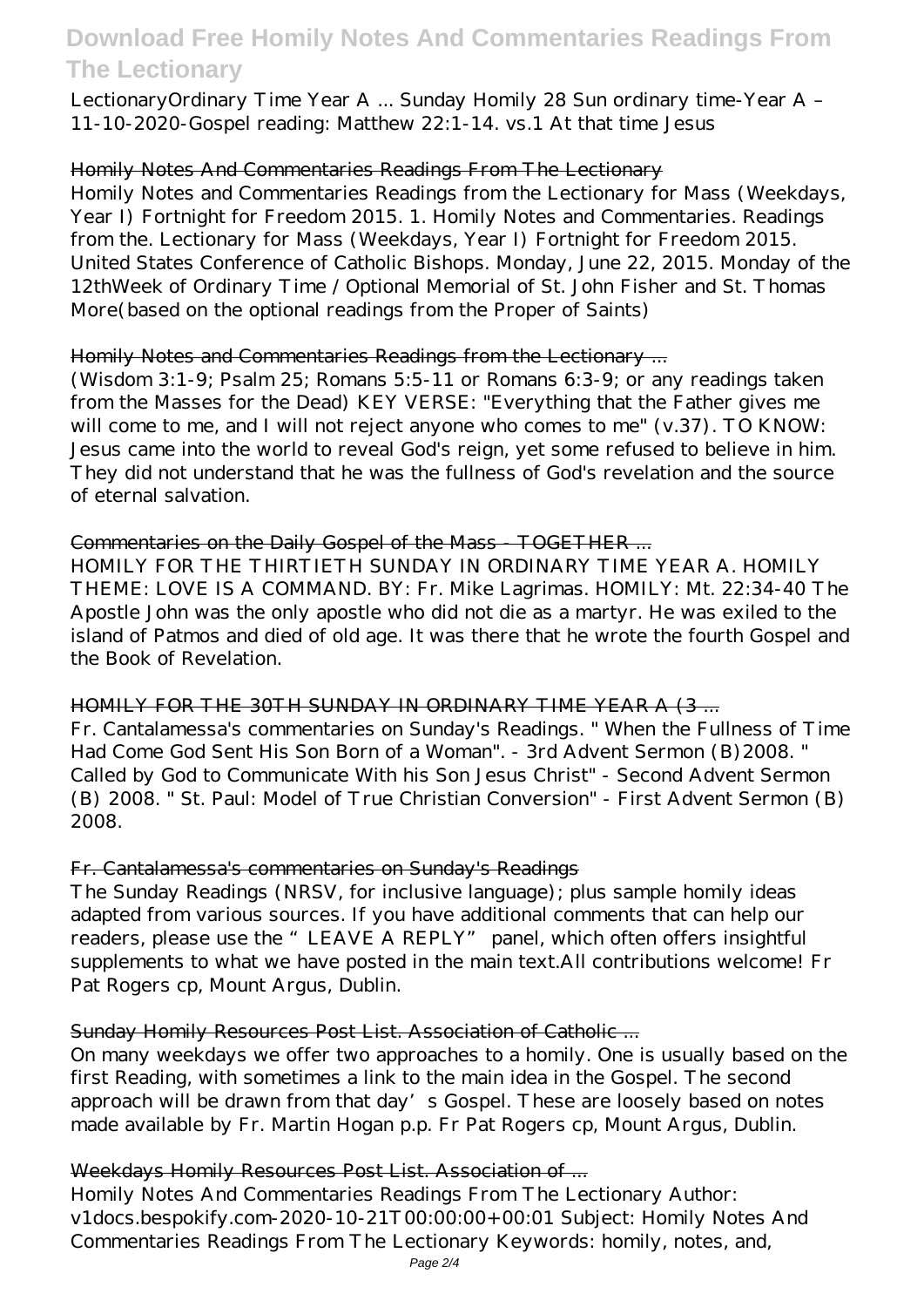# **Download Free Homily Notes And Commentaries Readings From The Lectionary**

commentaries, readings, from, the, lectionary Created Date: 10/21/2020 6:23:10 AM

# Homily Notes And Commentaries Readings From The Lectionary

Homily notes: 29th Sunday in Ordinary Time Year A, 18 October 2020. First reading: Isaiah 45:1, 4-6. Responsorial Psalm: Psalm 95 (96):1, 3-5, 7-10. Second reading: 1 Thessalonians 1:1-5. Gospel: Matthew 22:15-21. Uniting the readings this week is the issue of Christian responsibility to the state. This issue, emerging from the Gospel, has presumably prompted the choice for the First Reading, Isaiah 45:1, 4-6, where the non-Israelite ruler, Cyrus of Persia, is portrayed as God's chosen ...

### Homily notes: 29th Sunday in Ordinary Time Year A, 18 ...

Lectionary readings First reading: Wisdom 6:12-16 Responsorial Psalm: Psalm 62(63):2-8 Second reading: 1 Thessalonians 4:13-18 Gospel: Matthew 25:1-13 Link to readings. Commentary. All three readings this Sunday find some unity around the theme of the right attitude to adopt towards the future.

# Homily notes: 32nd Sunday in Ordinary Time Year A, 8 ...

My Catholic Life! offers daily reflections, meditations and prayers focused on the Gospel of the day, the gift of Divine Mercy, our Lord's Passion, our Blessed Mother, the saint of the day, feasts of the liturgical year, daily Mass readings and much more!

# Catholic Daily Reflections - Readings and Meditations for ...

Today's First Reading catches the prophet Jeremiah in a moment of weakness. His intimate lamentation contains some of the strongest language of doubt found in the Bible. Following God's call, he feels abandoned. Preaching His Word has brought him only derision and reproach. But God does not deceive—and Jeremiah knows ... Read More

# Sunday Bible Reflections | St. Paul Center

Commentary on the Readings. Long before Christ, a wise and elderly person, reflecting on the fleeting nature of life, concludes that people are like grass, "in the morning they blossom, but the flower fades and withers in the evening" (Ps 90:6).

### Celebrating the Word of God | Commentary on the Readings

October 29, 2020 Thursday of the Thirtieth Week in Ordinary Time Readings for Today Some Pharisees came to Jesus and said, "Go away, leave this area because … Read more>>> Praying All Night. Wednesday, October 28, 2020 Feast of Saints Simon and Jude, Apostles Readings for Today Jesus went up to the mountain to pray, and he spent the night …

# Catholic Daily Reflections - Today's Gospel Meditation for ...

Comentary on the Gospel for 26-10-2020 : Fr. Johnson Joseph Thurackal CMF. The Gospel presents a woman who had a spirit which crippled her and prevented her from straightening up. This was a way in whi...

### Gospel Commentary - Catholic Homily for Monday, October 26 ...

Holy Days, Liturgy, Sunday, Catholic, Louis, Readings,.Mass, Center, The Saints, Jesus, Trinity, Not for Priests only! Not for Liturgists only! Every person in the pews wants help to be ready for Mass on Sunday.